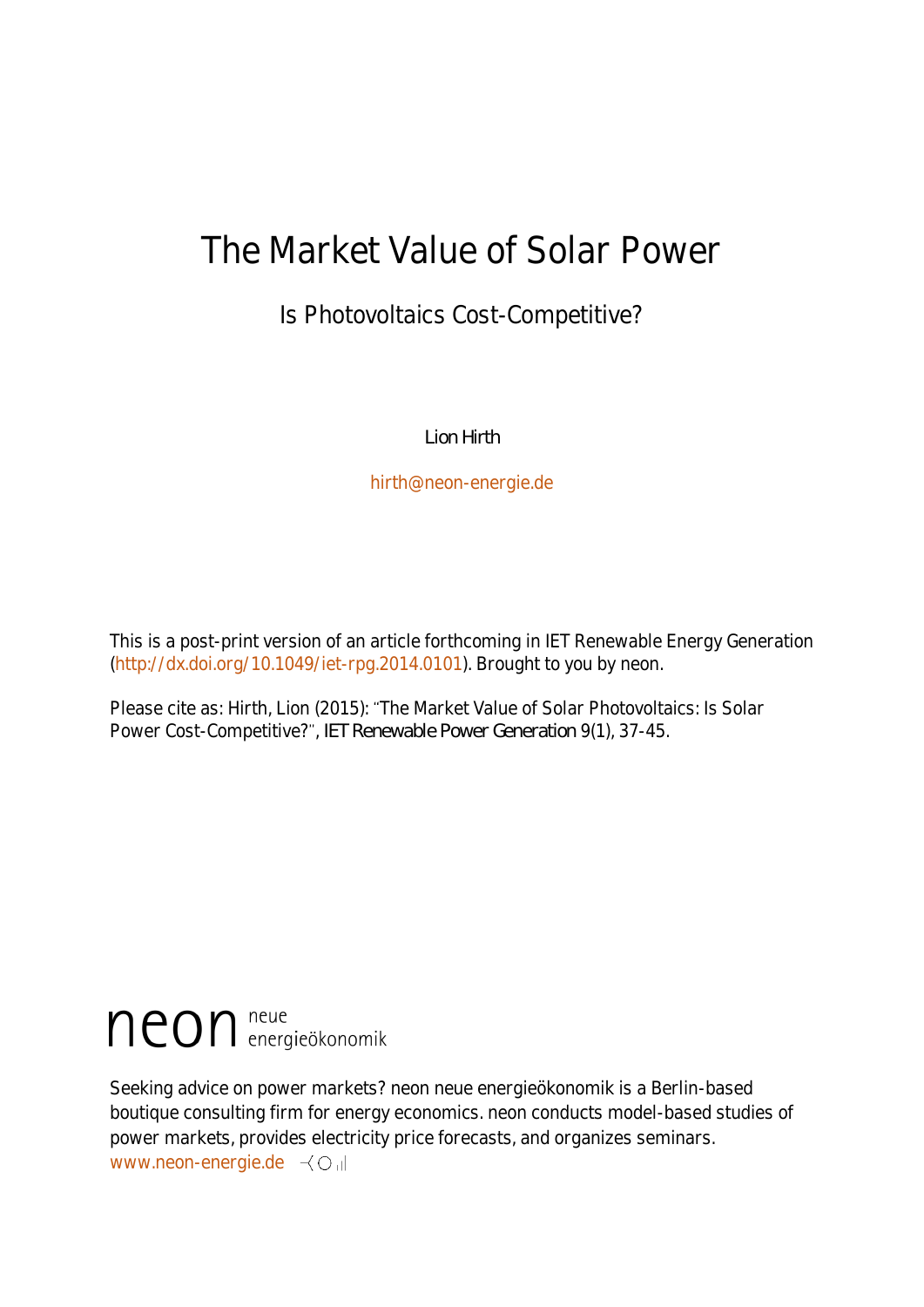## *The market value of solar power: Is photovoltaics cost-competitive?*

– August 2014 –

– submitted to IET Renewable Power Generation –

#### *Lion Hirth\**

neon neue energieökonomik GmbH | Potsdam-Institute for Climate Impact Research

*Abstract* – This paper reviews the economics of solar power as a source of grid-connected electricity generation. It is widely acknowledged that costs of solar power have declined, but there is disagreement how its economic value should be calculated. 'Grid parity', comparing generation costs to the retail price, is an often used yet flawed metric for economic assessment, as it ignores grid fees, levies, and taxes. It also fails to account for the fact that electricity is more valuable at some points in time and at some locations than that at others. A better yardstick than the retail price is solar power's 'market value'. This paper explains why, and provides empirical estimates of the solar market value from a literature review, German spot market analysis, and the numerical electricity market model EMMA. At low penetration rates (< 2-5%) solar power's market value turns out to be higher than the average wholesale electricity price – mainly, because the sun tends to shine when electricity demand is high. With increasing penetration, the market value declines – the solar premium turns into a solar penalty. In Germany, the value of solar power has fallen from 133% of the average electricity price to 98% as solar penetration increased from zero to 4.7%. This value drop is steeper than wind power's value drop, because solar generation is more concentrated in time. As a consequence, large-scale solar deployment without subsidies will be more difficult to accomplish than many observers have anticipated.

*Keywords* – variable renewables; solar power; power system modeling; market integration of renewables; electricity markets; intermittency; competitiveness of renewables; distributed generation. *JEL –* C61, C63, Q42, D40

\*Lion Hirth, neon neue energieökonomik GmbH | hirth@neon-energie.de | +49 1575 5199715 | www.neon-energie.de. The paper was presented at the 2013 Solar Integration Workshop in London. I would like to thank two anonymous reviewers for helpful and constructive comments. Part of this research was conducted while Lion Hirth was employed at Vattenfall GmbH. The findings, interpretations, and conclusions expressed herein are those of the author and do not necessarily reflect the views of Vattenfall or the Potsdam-Institute.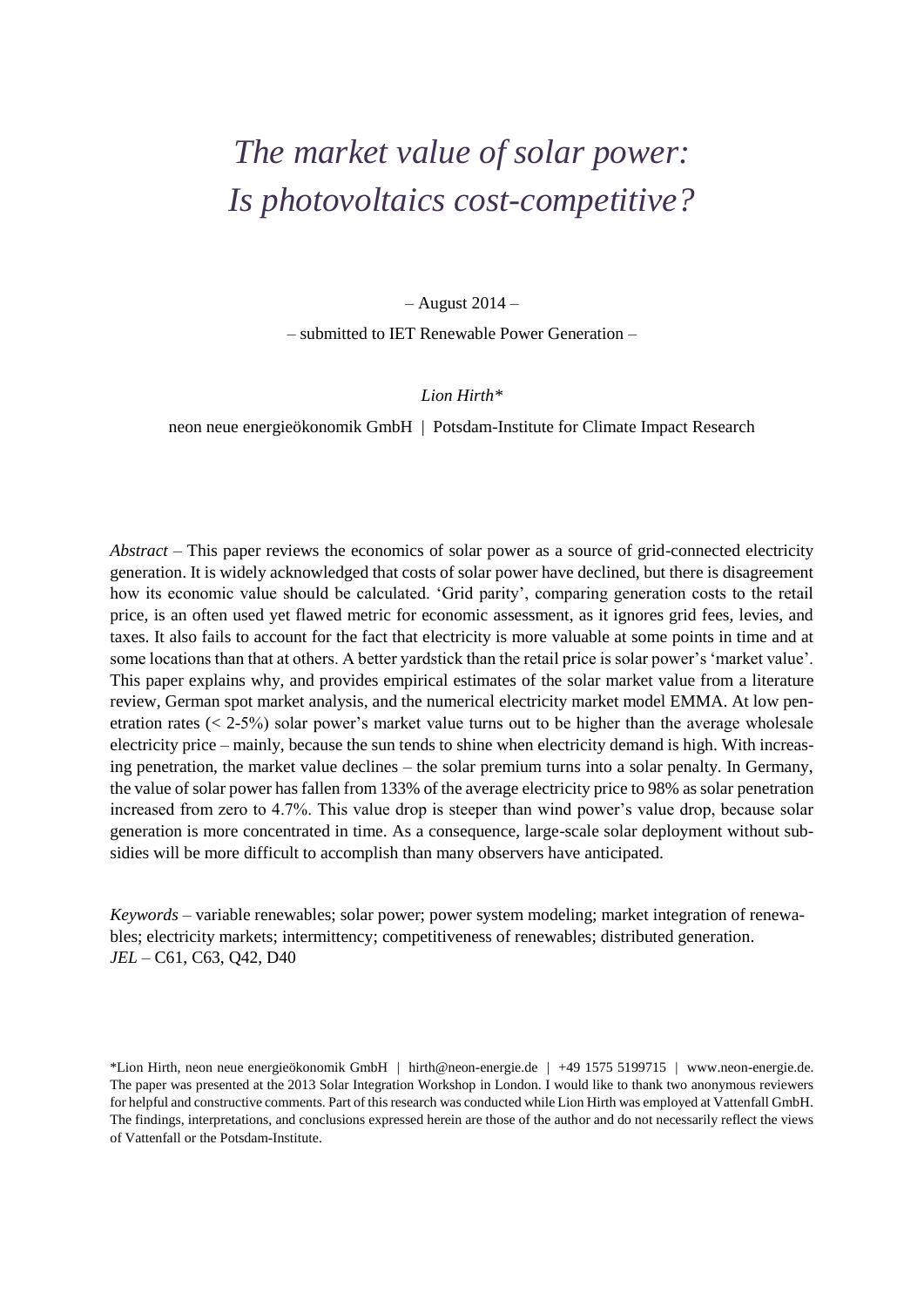$\overline{a}$ 

Electricity from solar photovoltaics (PV) currently plays a limited role in global power generation, supplying not more than 0.4% of global electricity. However, it has been growing rapidly during the last years, driven by technological progress, economies of scale, and deployment subsidies. By end of 2013, global PV capacity has reached 140 GW, a 14-fold increase since 2007, with most capacity being installed in Germany, China and Italy [1]. Many observers expect continuous capacity growth, driven by a variety of factors ranging from climate policy and security of supply to industrial policy and local energy independence. In particular markets, photovoltaics plays a significant role today, supplying close to 7% of Italy's and 5% of Germany's power demand.

Technological learning as well as economies of scale have reduced costs throughout the PV value chain. Competition has helped to drive down equipment prices dramatically. Costs for turnkey small-scale rooftop installations are now 1600 €/kW in Germany, down by two thirds since early 2006, corresponding to levelized electricity costs (LEC) of about 140-200  $\epsilon/MWh$ .<sup>1</sup> This is less than household retail electricity prices – hence solar PV has already reached "grid parity". Does this mean solar power is competitive with other electricity generating technologies?

This paper reviews the economics of solar PV by appraising its (private) competitiveness and (social) efficiency as a source of grid-connected electricity generation. The following section reports on recent cost development. Section 3 argues that the concept of "grid parity" is flawed as it compares generation costs to retail prices. Section 4 proposes "market value" as an economically sound yardstick for efficiency analysis. Section 5 reports market value estimates from empirical prices and a literature review. Section 6 introduces the numerical model EMMA and presents model-based market value estimates. Section 7 concludes.

#### *2. Riding down the learning curve? Solar power's impressive cost drop*

The remarkable growth of solar power has been accompanied by a decrease of equipment cost [2], [3]. Prices for solar panels have decreased, a reason for and most probably also a consequence of the deployment boom. Retail prices for small-scale roof-top installations in Germany have fallen by 15% p.a. during the last seven years and reached 1600  $\epsilon$ /kW [4]. However, both retail and wholesale prices seem to have stopped falling since end of 2012 [\(Figure 1\)](#page-3-0). Large regional cost differences continue to exist, with prices in the U.S. being twice as high as in Germany [5], [6]. Solar levelized electricity costs (LEC) vary widely, depending on resource quality, equipment prices, and discount rate. Under favorable circumstances, they might be as low as  $100 \text{ E/MWh}$ .

<sup>&</sup>lt;sup>1</sup> Assuming 20 years life-time, 3-8% real discount rate, 850 full load hours (10% capacity factor) as in central Europe, and 15  $\epsilon$ /MWh O&M costs. At 3% discount rate and 1500 full load hours, LEC are as low as 80  $\epsilon$ /MWh.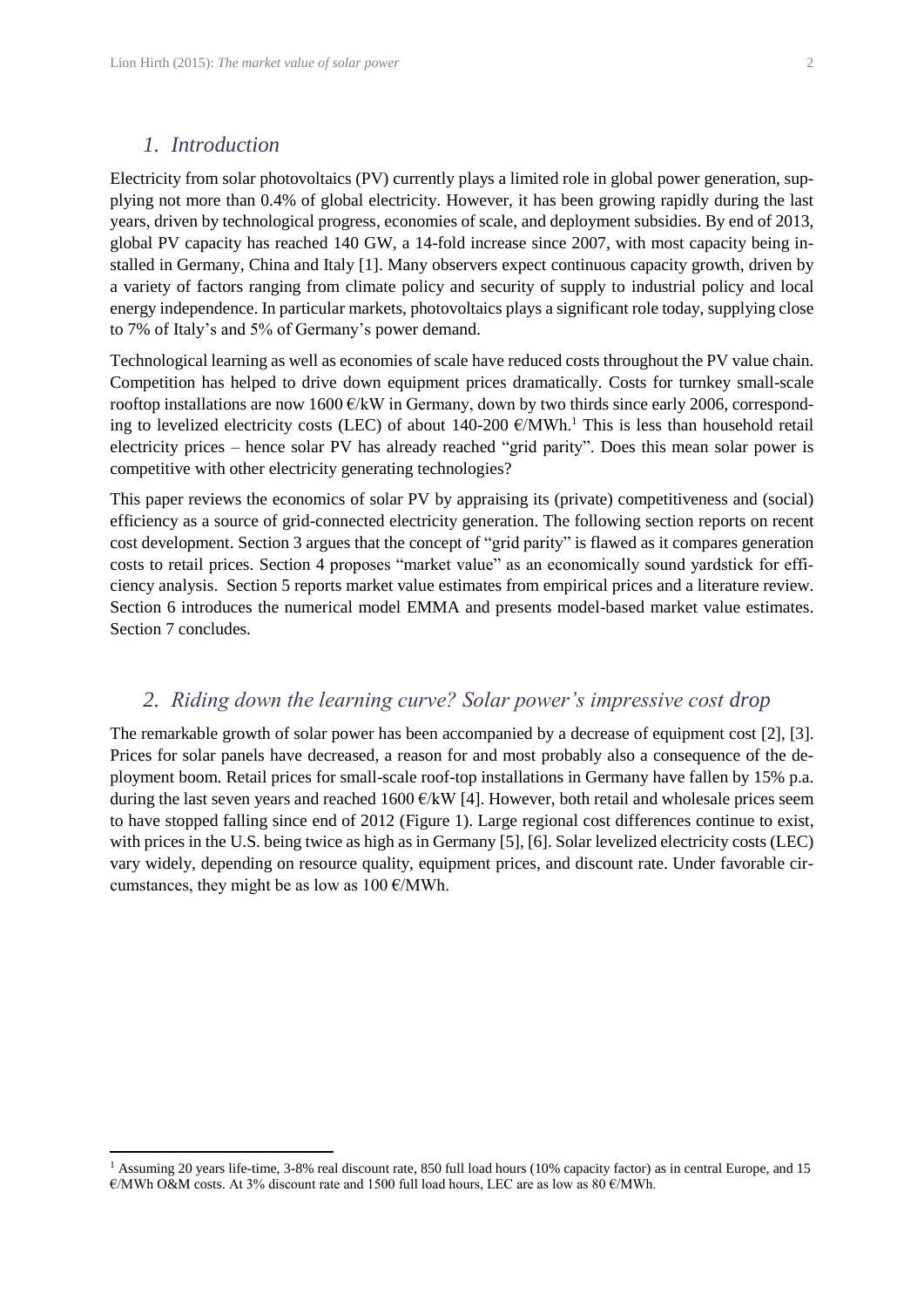

<span id="page-3-0"></span>Figure 1. Wholesale prices for PV modules have leveled off since late 2012, after falling dramatically the years before. Source: own figure, data from pvxchange.com

[7]-[9] discuss and quantify the drivers for solar cost reductions, such as learning curves. Nordhaus [10] provides a sharp critique of the econometric identification strategy of such learning curves. After decades of research, there is still no consensus in the literature to what extent the price drop reflects technological learning, and if learning can be expected to continue. Assessing future cost development is beyond the scope of this paper. Instead, we focus on the value side of the competitiveness equation.

#### *3. Grid parity: What is the right yardstick?*

 $\overline{a}$ 

To assess the economics of solar power, one needs to compare generation costs to the electricity's value. Unlike most other electricity generation technologies, solar PV is modular. That means, it can be applied at small scale without major specific cost increases compared to large-scale applications. In contrast, coal, hydro, and wind power plants feature significant economies of scale, such that they cannot efficiently be deployed in household size. 2

Naturally, small PV investors who also consume electricity locally compare solar generation costs to the price they pay for electricity on the retail market. In many cases, solar generation costs have dropped below retail prices. This phenomenon is called "grid parity" or "socket parity". Household prices are now above 250 €/MWh in Germany and Denmark and above 150 €/MWh in most other European markets. Hence, it is cheaper for a household to generate electricity from solar power than buy it from a retailer. Some authors seem to suggest that one a technology has reached grid parity, its deployment is economically efficient [11]-[15]. This might sound straightforward, but is not the case. Grid parity compares generation costs to the retail price, but for economic assessments this is not the right yardstick.

Only about 20-40% of European retail electricity prices represent the cost of electricity generation. Grid fees, taxes and levies, and sales margins comprise the rest. Households' solar investments are profitable only because they avoid paying these items. However, grid operation costs are virtually independent from PV deployment [16]. In some cases, PV deployment might defer distribution grid investments [17], [18], in other cases it might increase investment needs [19]-[21]. Beyond a certain threshold, it certainly

<sup>2</sup> Household PV assets often have a rated output of below 10 kW. A state-of the art double-block coal plant has a rated output of 1.5 GW – more than five orders of magnitude larger. In terms of energy, the difference might even be six orders of magnitude.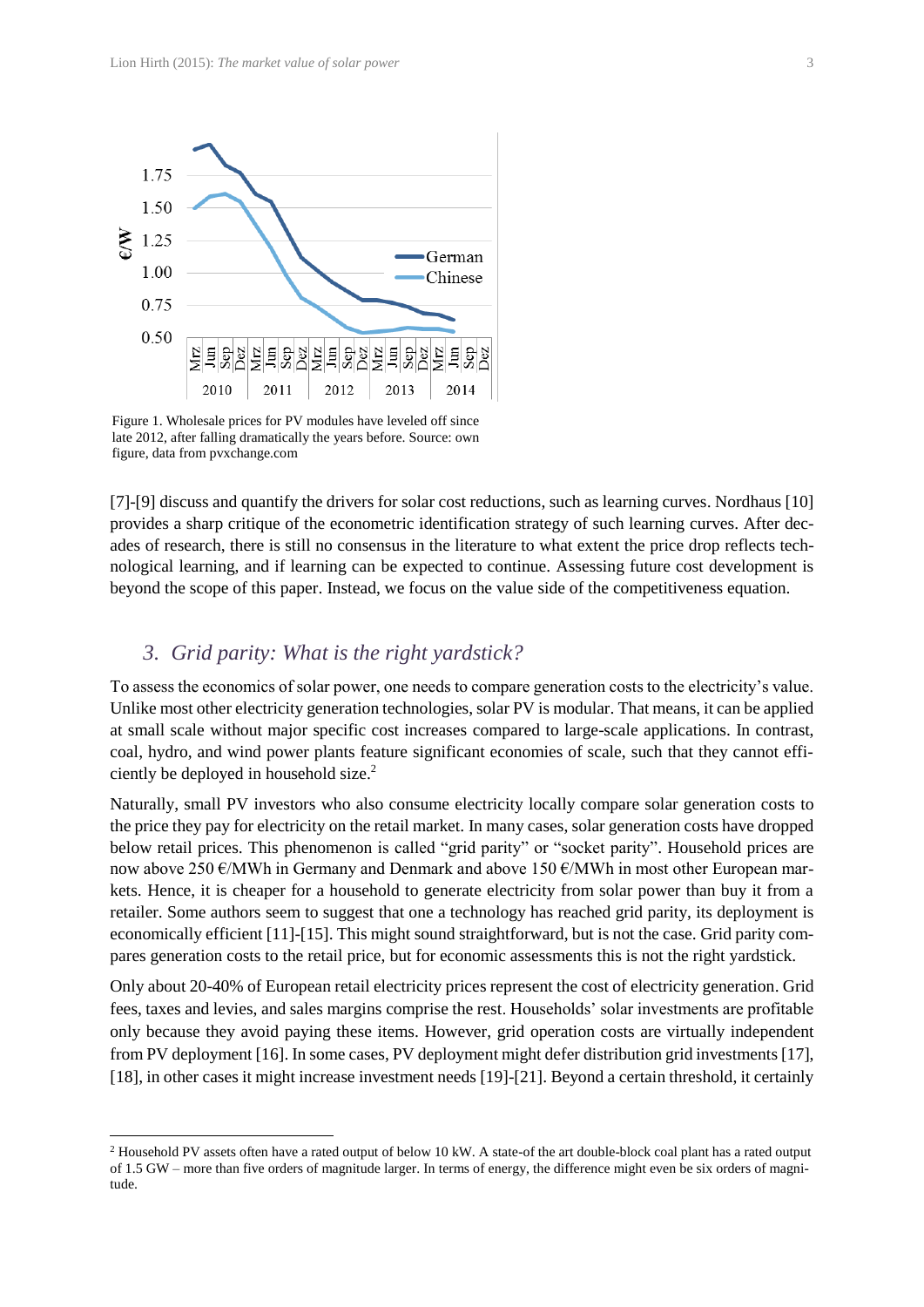increases investment needs, even though there exist a wide range of technical measures to push this threshold [22], [23].

In economic terms, replacing electricity from retail markets with "self-produced" solar power constitutes a negative externality: generating solar power locally has a negative impact on other economic actors, as they have to pay more for electricity networks, subsidies, and taxes. Hence the concept of grid parity corresponds to a private, not a social, perspective: depending on tax rules and grid fee tariff structures, crossing grid parity might indicate that investments are profitable for the individual investors, but it does *not* indicate that they are efficient for society.<sup>3</sup> To align private interests with society's needs, self-consumed solar PV generation should be subject to the same taxes as other generation, and grid fees should include capacity payments to reflect the true cost structure of electricity grids.

The economically correct yardstick to evaluate electricity generators, including distributed generation, is its 'opportunity costs', the costs of the generator that it replaces. Opportunity costs are quite well represented by wholesale electricity prices – to the extent that externalities of power generation  $[25 -$ 27] are internalized. However, even then, the valuation of solar power is not trivial: the temporal and spatial pattern of solar generation as well as its forecast errors need to be taken into account to construct an economically correct yardstick. One way of doing this is to derive solar power's 'market value'.

#### *4. The concept of "market value": accounting for variability*

The wholesale price of electricity is different in every hour and can be different at every transmission node of the power system. To understand why this is the case, it helps to dig a little into the physics and economics of electricity.

#### *a) Some physics and economics of electricity*

It seems that electricity, being a perfectly homogeneous good, is the archetype of a commodity. Electricity, like other commodities, is traded via standardized contracts on exchanges. However, the laws of electromagnetism impose a number of constraints, which require an appropriate treatment of the good "electricity" in economic analysis [28].

Particularly, electricity storage, transmission, and supply flexibility is constrained. As an immediate consequence, the equilibrium wholesale spot electricity price varies over time, across space, and over lead-time between contract and delivery: (i) since inventories cannot be used to smooth supply and demand shocks, the equilibrium electricity price varies (strongly) over time. Wholesale prices can vary by two orders of magnitudes within one day, a degree of price variation that is hardly observed for other goods. (ii) Similarly, thermal constraints and Kirchoff's laws limit the amount of electricity that can be transmitted, leading to sometimes (very) significant price spreads even between close locations. (iii) Moreover, because frequency stability requires demand and supply to be balanced at every instant, but fast adjustment of power plant output is costly, the price of electricity supplied at short notice can be (very) different from the price contracted with more lead-time. Across all three dimensions, price spreads occur both randomly and with predictable patterns.

In other words, electricity indeed is a perfectly homogenous good and the law of one price applies, but this is true only for a given point in time at a given location for a given lead-time. Along these three

 $\overline{\phantom{a}}$ 

<sup>&</sup>lt;sup>3</sup> For a quantitative assessment of the externalities of German solar PV, see [24].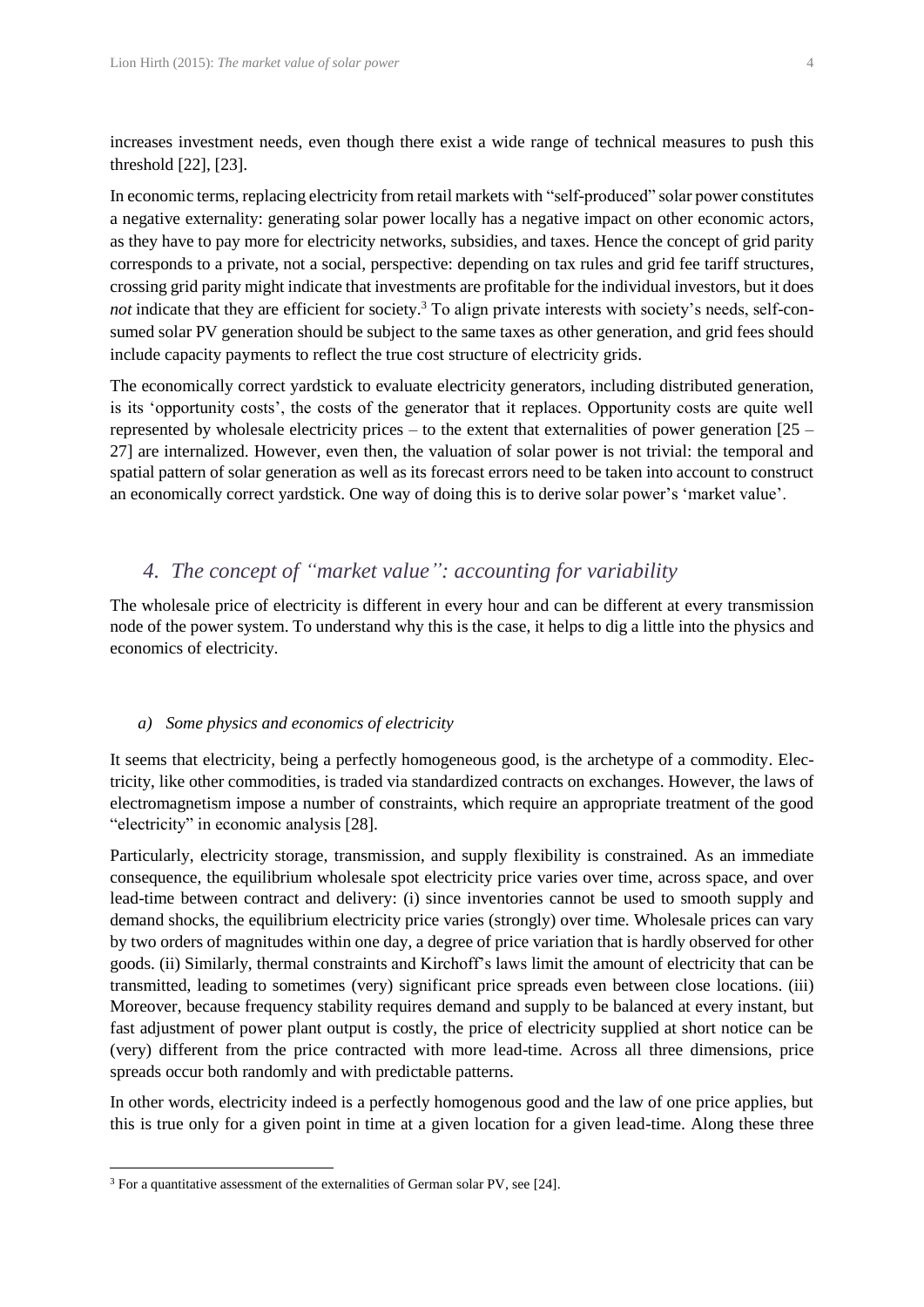dimensions, electricity is a heterogeneous good. [Figure 2](#page-5-0) visualizes the three dimensions of heterogeneity by illustrating the wholesale spot prices in one power system in one year as a three-dimensional array.



<span id="page-5-0"></span>Figure 2: The array of wholesale spot electricity prices. The electricity price varies along three dimensions: time, space, and lead-time. Source: updated from [29].

Three-dimensional heterogeneity can be observed in real-world power markets. For example, at most European power exchanges, the market is cleared for every hour for each bidding area at three different lead-times (day-ahead, intra-day, real-time). American ISO-markets often feature an even finer granularity, clearing the market every five minutes for each of several thousand transmission nodes. Hence there is not *one* electricity price per market and year, but 100,000 prices (in Germany) or three billion prices (in Texas).<sup>4</sup> This heterogeneity of electricity prices needs to be accounted for when estimating the market value of solar power.

#### *b) The market value of solar power*

l

The varying price of electricity needs to be taken into account in any welfare, cost-benefit, or competitiveness analysis of variable renewables [30]-[32]. In fact, it needs to be taken into account in the economic analysis of any generation technology [28]. It is in general *not* correct to assume that i) the average price of electricity from solar power is identical the average power price, or that ii) the price that different generation technologies receive is the same. Specifically, the fact that marginal costs of solar power are below the average electricity price or below the marginal costs of any other generation technology does *not* indicate that solar power is competitive; still this is repeatedly suggested by interest groups, policy makers, and academics [33]-[35] (it might well be that authors are aware that this is not the case, but readers frequently interpret figures in this way). The market value of solar can be below or above the average electricity price and above or below another generation technology. Comparing different technologies in LEC terms does not allow to infer anything about efficiency of these technologies, still such comparisons are regularly done.

Formally, the solar market value  $\bar{p}^s$  can be written as the solar-weighted electricity price of all T time steps in all  $N$  price areas at all T lead-times:

<sup>4</sup> Prices in Germany (EPEX Spot) are determined for each quarter-hour in three sequential markets for one uniform bidding area (35000 ∙ 1 ∙ 3 ≈ 105′000). Prices in Texas (ERCOT) are determined for each five minutes for all 10,000 bus bars of the system  $(105'000 \cdot 10'000 \cdot 3 \approx 3'000'000'000)$ .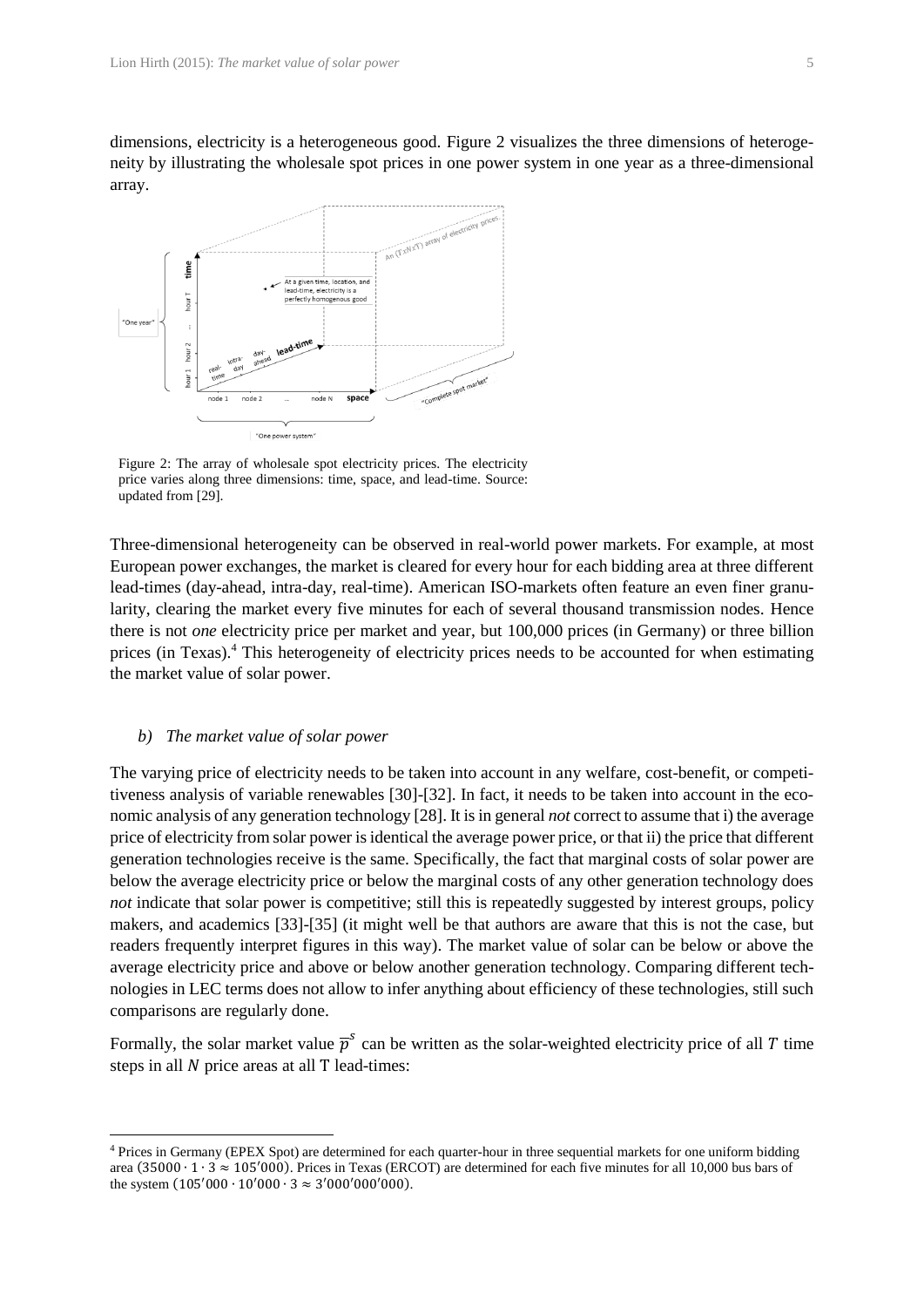$$
\overline{p}^s = \sum_{t=1}^T \sum_{n=1}^N \sum_{\tau=1}^T s_{t,n,\tau} \cdot p_{t,n,\tau}
$$
(1)

where  $s_{t,n,\tau}$  is the share of solar generation in time t at node n that was sold at lead-time  $\tau$  and  $p_{t,n,\tau}$  is the respective price, one of the elements of the price array displayed in [Figure 2.](#page-5-0)

In some cases the relative price of electricity from solar power is of interest. We define the "value factor" [36], [37] of solar power here as the market value over the time-weighted average electricity price, the so-called "base price". Solar's value can be higher than the base price ("solar premium", [38] this issue), or lower ("solar penalty").

#### *c) An approximation of market value*

Facing incomplete information about the full matrix of electricity prices, we use a framework proposed by [39] and [40] to approximate the solar market value. The framework rests on the idea that three intrinsic characteristics of variable renewables affect their market value, along the three dimensions of electricity heterogeneity introduced above [\(Figure 3\)](#page-6-0).

- The supply of solar power is *variable* (over time). At low penetrations, solar's market value is usually higher than the average price due to positive diurnal correlation with load (correlation effect), at high penetration it falls below the average electricity price because of the price-depressing effect of additional supply during sunny hours (supply effect). The impact of variability is called "profile costs".
- The output of solar power is *uncertain* until realization. Forecast errors of solar generation need to be balanced at short notice, which is costly. These "balancing costs" reduce the market value.
- Installations are bound to certain *locations*. Small-scale solar PV generators, if installed close to loads, typically benefit from supplying to a high-price area. This is called "grid-related costs".

All three "costs" can materialize in form of (increased) costs or (decreased) revenue, and they can be positive or negative



<span id="page-6-0"></span>Figure 3. The average electricity price minus profile, balancing, and grid-related costs gives approximately solar power's market value. Source: updated from [39].

There are at least two separate branches of the literature that discuss the economic implications of wind and solar variability [41]. Economists often assess the "energy value" of generation [30]-[32], while engineers estimate "integration costs" [42], [43]. Reference [44] argues that integration costs cannot necessarily be attributed to a single technology. The framework used here allows for a unified and economically sound assessment of energy value and integration costs.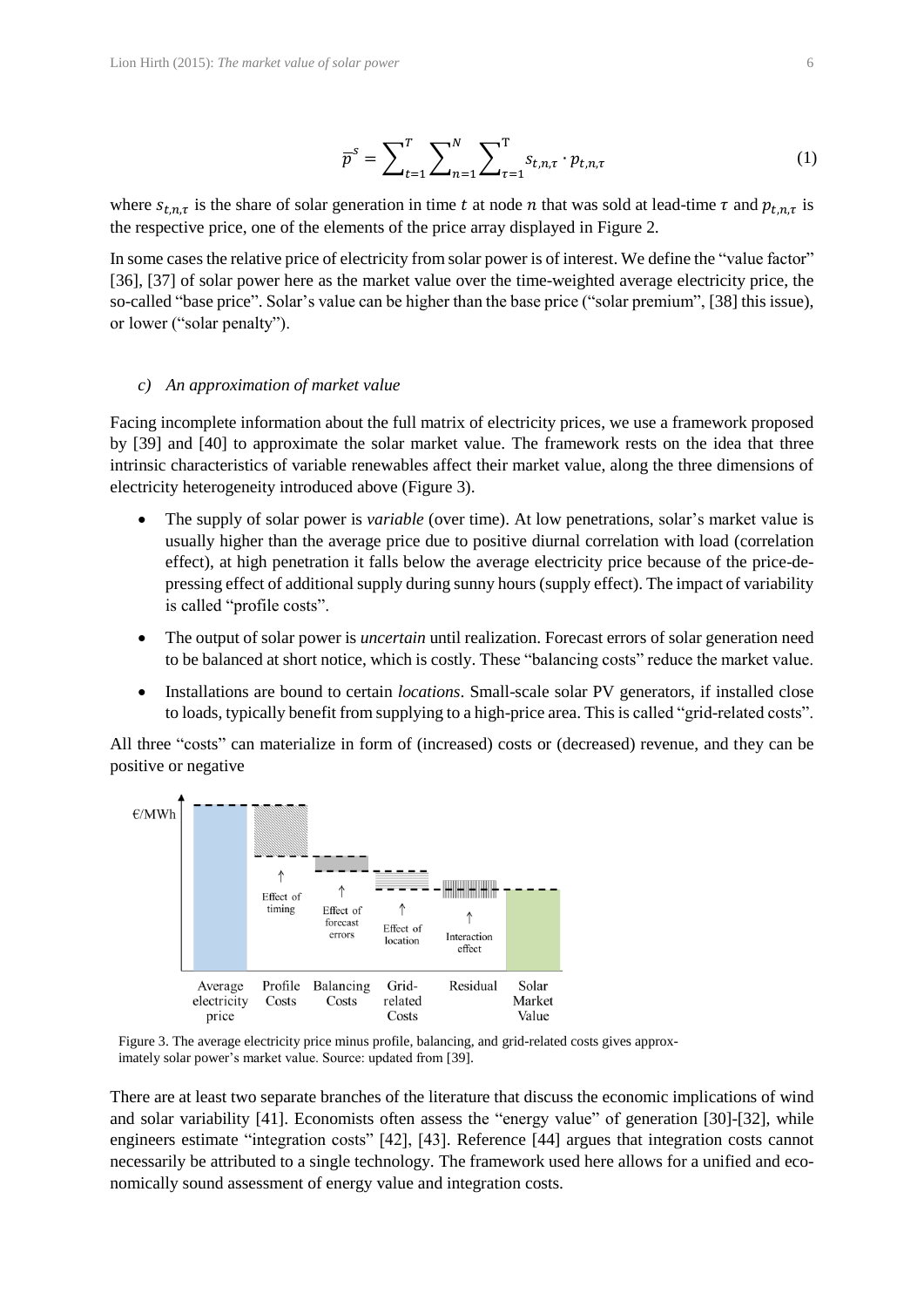#### *5. Market value estimates: market & literature*

This section presents empirical evidence on solar PV's market value from observed market data and a meta-analysis of previously published studies.

#### *a) Market data estimates*

We use German market data for the years 2006-13 to estimate the market value of solar power. Profile costs are calculated from day-ahead spot prices, balancing costs from imbalance prices. Solar forecasts and generation were taken from TSOs, spot prices from the power exchange, and imbalance prices from the TSOs. As Germany is a uniform bidding area, grid-related costs cannot be estimated from observe prices.

[Figure 4](#page-7-0) shows the value factor calculated from spot prices. At low penetration rates, the solar factor was around 1.3 in Germany, driven by the positive diurnal correlation of solar power with demand. As the solar market share increased from zero to 4.7%, the value factor declined by 35 percentage points. An OLS fit estimates the drop to be 5.5 percentage-points per percentage-point market share, more than twice as much as for wind power.<sup>5</sup>

An alternative way of visualizing the impact of solar generation on relative prices is the structure of spot price during the day [\(Figure 5\)](#page-7-1). Over the years, the price peak around noon disappeared, "shaved" by additional electricity supply from solar power.



<span id="page-7-0"></span>Figure 4. Historical wind and solar value factors in Germany from spot prices (reflecting profile costs). As solar penetration summers from 2006 – 2013. The bars display the distribution increased from zero to 4.7%, its value factor decreased from 1.33 to 0.98.

 $\overline{a}$ 

<span id="page-7-1"></span>Figure 5. The daily spot price structure in Germany during of solar generation over the day.

For deviations from schedules, all German generators have to pay the quarter-hourly "imbalance price" [45]. We evaluate quarter-hourly TSO forecast errors for solar power with these prices to estimate balancing costs. Solar forecast errors are available for the years 2011-13. The solar balancing costs for these years were 1.9, 3.0, and 1.9  $\epsilon$ /MWh, respectively, or 4-7% of the base price.

<sup>&</sup>lt;sup>5</sup> Note that over time, not only solar capacity changed, but many other parameters in the power system. Due to lack of observations, controlling for more variables was not feasible.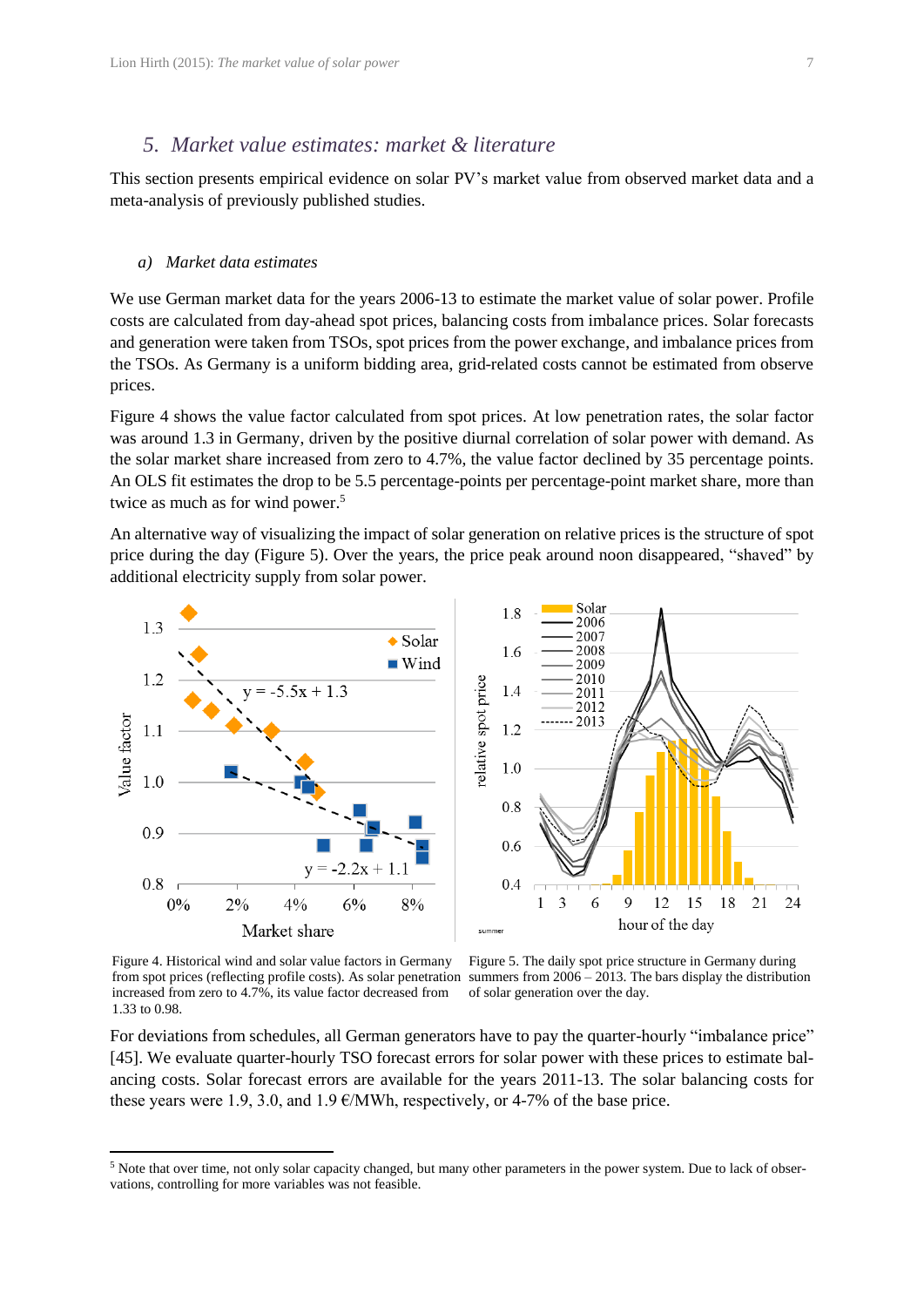#### *b) Quantitative literature review*

[Table 1](#page-8-0) summarizes a number of studies that quantify the market value of solar power. Virtually all studies find value factors above unity at low  $\left($  <2-5%) penetration, but significantly lower value factors at higher penetration. The methodologically most sophisticated studies by [30], [32], [46]-[48] report value factors in the range of 0.7-0.9 at 10% penetration and around 0.4-0.7 at 30% penetration. [Figure](#page-9-0)  [6](#page-9-0) summarizes the studies. An OLS fit of all estimates results in a drop of 3.6 percentage-points value factor per percentage-point market share. At 15% penetration rate, solar's value factor is estimated to be 0.7.

| <b>Prices</b>                       | <b>Reference</b>                                                             | <b>Region</b> | <b>Value Factors Estimates</b><br>(at different market shares) |
|-------------------------------------|------------------------------------------------------------------------------|---------------|----------------------------------------------------------------|
| Historical<br>Prices                | Borenstein 2008 [16]                                                         | California    | 1.0 to 1.2 for different market design (small)                 |
|                                     | Sensfuß 2007, Sensfuß & Ragwitz 2011 [49],<br>[50]                           | Germany       | 1.33-1.14 (0% and 2%)                                          |
|                                     | Brown & Rowlands $2008$ [51]                                                 | Ontario       | $1.2$ (small)                                                  |
|                                     | Gilmore et al. 2014 [38]                                                     | Australia     | 1.4-1.8 in different states (small)                            |
|                                     |                                                                              |               | 1.0-1.1 in different states $(1.3\%)$                          |
| Prices from<br>Dispatch<br>Model    | Rahman & Bouzguenda 1994, Rahman 1990,<br>Bouzguenda & Rahman 1993 [52]-[54] | "Utility"     | only absolute value reported                                   |
|                                     | ISET et al. 2008, Braun et al. 2008 [55], [56]                               | Germany       | only absolute value reported                                   |
|                                     | Energy Brainpool 2011 [57]                                                   | Germany       | 1.05(6%)                                                       |
|                                     | Gilmore et al. 2014 [38]                                                     | Australia     | $1.0 - 0.85(1.3 - 6%)$                                         |
| Dispatch $&$<br>Investment<br>Model | Lamont 2008 [30]                                                             | California    | $1.2 - 0.9(0 - 9\%)$                                           |
|                                     | Gowrisankaran et al. 2011 [46]                                               | Arizona       | $0.9 - 0.7(10 - 30\%)$                                         |
|                                     | Mills & Wiser 2012, Mills 2011 [32], [47]                                    | California    | $1.3 - 0.4$ (0-30%)                                            |
|                                     | Nicolosi 2012 [48]                                                           | Germany       | $1.02 - 0.7(0-9%)$                                             |
|                                     |                                                                              |               |                                                                |

<span id="page-8-0"></span>Table 1: Empirical literature on the market value of solar power

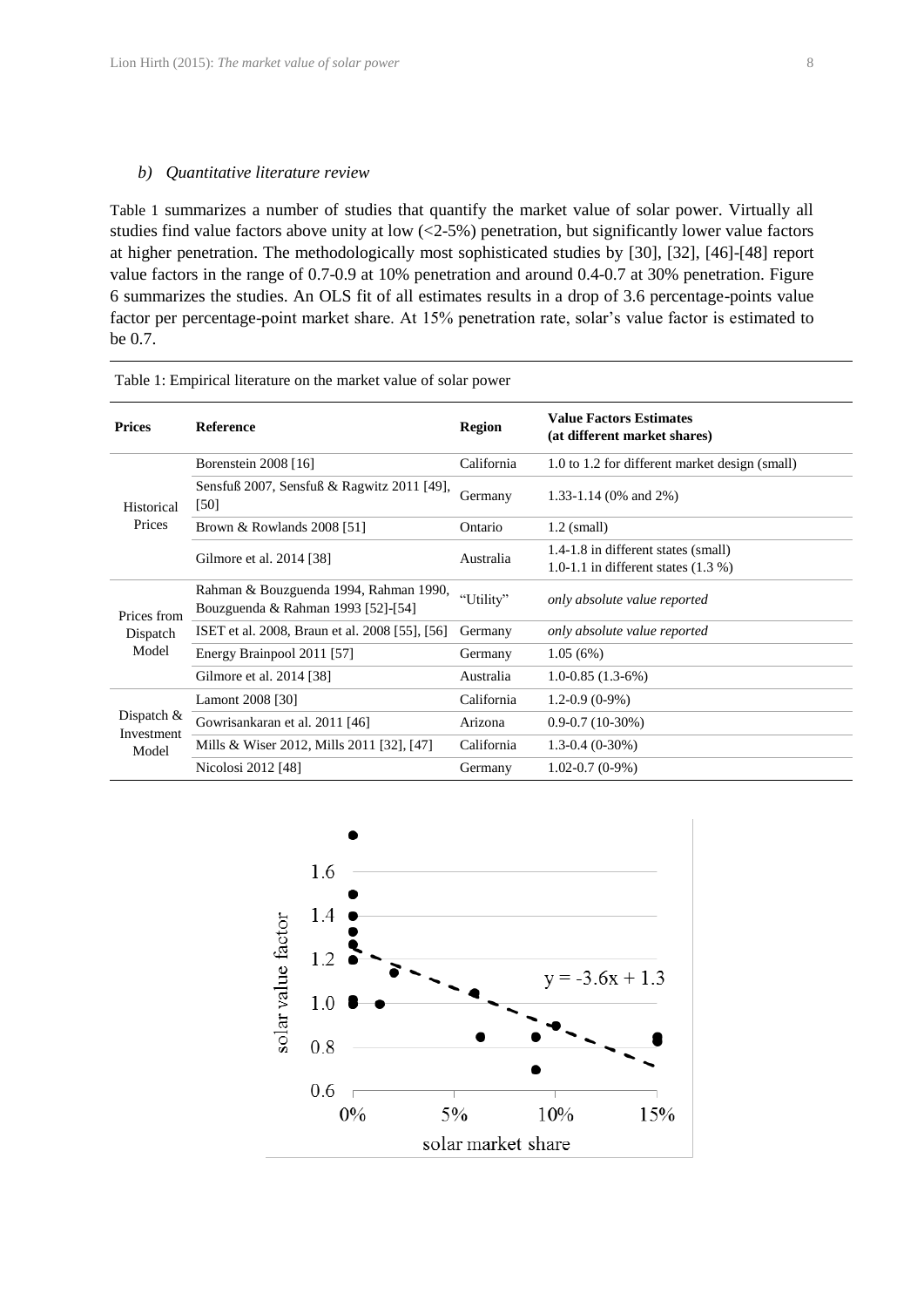<span id="page-9-0"></span>Figure 6. The solar market value literature. An OLS-fit of all studies estimates the solar value factor to fall from 1.3 at zero penetration to 0.7 at 15% penetration. A list of references is provided i[n Table 1.](#page-8-0)

The loss in market value potentially jeopardizes the long-term competitiveness of solar power. In the following section, we assess what can be done to mitigate the value drop.

#### *6. Market value estimates: model results*

This section gauges the solar market value using the European Electricity Market Model EMMA. Key levers are identified that help mitigating the value drop.

#### *a) The model EMMA*

EMMA is a stylized numerical dispatch and investment model of the interconnected Northwestern European power system that covers Germany, Belgium, The Netherlands, France, and Poland. In economic terms, it is a partial equilibrium model of the wholesale electricity market. It determines optimal or equilibrium yearly generation, transmission and storage capacity, hourly generation and trade, and hourly market-clearing prices for each market area. Model formulations are parsimonious while representing wind and solar variability, power system inflexibilities, and flexibility options with appropriate detail. Solar in-feed series are derived from weather data taken from the re-analysis model ERA-Interim.

All results shown in this paper are long-term value factors, corresponding to the long-term economic equilibrium. For each model run, the amount of solar PV capacity is set to a level between zero and 15% market share in energy terms, and the thermal capacity mix is determined endogenously ("greenfield approach"). If not stated otherwise, no wind power is added.

EMMA considers both profile and balancing costs. The former are implicit in the hourly electricity prices the model calculates. The latter are approximated by a spinning reserve requirement that is a function of installed solar capacity and a constant activation charge of  $4 \text{ }\epsilon/\text{MWh}$ . The value factors hence represent both the cost of forecast errors and the declining energy value as solar penetration increases. The model considers constraint interconnector capacity, but no internal grid constraints. Hence, gridrelated costs are only partially accounted for.

EMMA has been applied previously in [29], [37], and [58], where more model details can be found. The model is open source; model documentation, equations, GAMS code, and input data are available at http://www.pik-potsdam.de/members/hirth/emma.

#### *b) Model results*

 $\overline{\phantom{a}}$ 

[Figure 7](#page-10-0) shows estimates of the solar value factors for market shares between zero and 15% under benchmark (central value) parameter assumptions. <sup>6</sup> At low penetration, the value factor is 1.3, consistent with market data. It drops to 0.6 at 15% market share. This corresponds to 4.6 percentage-points value factor per percentage-point market share, just between the market estimate (5.5 percentage-points) and

<sup>&</sup>lt;sup>6</sup> "Benchmark" estimates refer to best-guess parameter assumptions, such as a CO<sub>2</sub> price of 20  $\epsilon/t$ , a natural gas price of 25  $\epsilon$ /MWh, a hard coal price of 125 \$/t, current demand level and structure, current storage capacity, inflexible heat-and-power and balancing power provision, summer maintenance of thermal plants, and median assumptions on thermal investment costs. These assumptions are varied one-by-one in the following.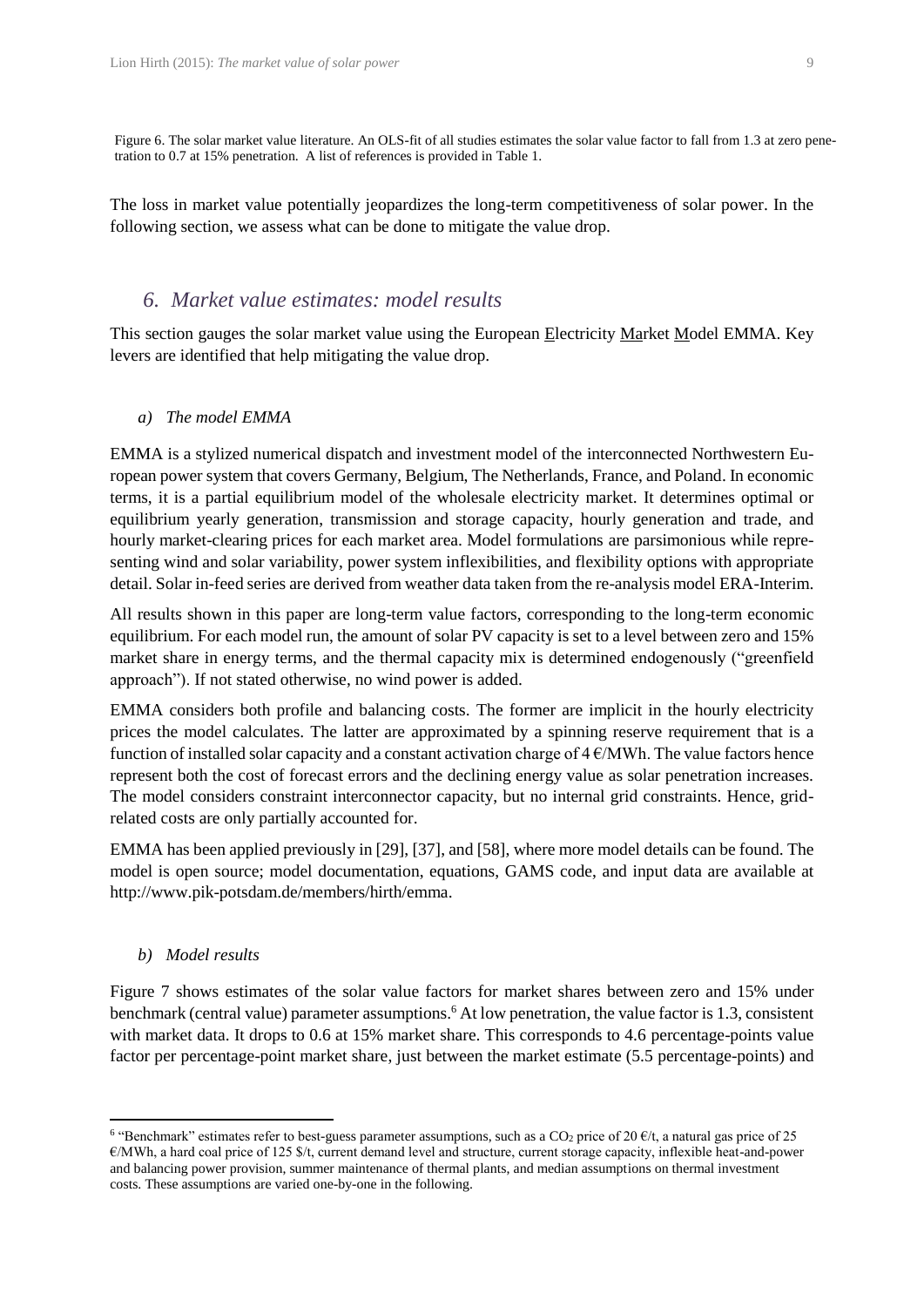the literature review (3.6 percentage-points). A reason for the estimated curve to be flatter than market estimates is that the long-term nature of the model allows the capacity mix to adjust.<sup>7</sup>

Next, we test the impact of the three properties of variable renewables one by one. Perfect forecasts (no balancing costs) would increase the market value of solar power by about 0.1. In contrast, turning Northwestern Europe into a copperplate by removing all interconnector constraints has virtually no impact. If solar power would generate constantly, it value would be reduced at low penetration (because the favorable demand correlation disappears) but strongly increased at high penetration (because supply effect disappears). In this sense, the economic impact of variability is much larger than the impact of forecast errors – at 15% penetration, it is about three times as large.



<span id="page-10-0"></span>Figure 7. Long-term solar value factor drops to 0.6 at 15% penetration rate.

The solar value factor drops quicker than that of wind power [\(Figure 8\)](#page-10-1). While solar power is of higher value than wind power at low penetration, at higher penetration this raking is reversed. This is in line with the market data presented above and confirms previous studies [16], [32], [46], and [48]. Solar loses value quicker because solar power is concentrated in few hours [\(Figure 9\)](#page-10-2): 80% of all solar power is produced in 26% of all hours of the year, while 80% of all wind power in 47% of all hours. Because solar generation is more concentrated, the supply effect is stronger.



<span id="page-10-1"></span>higher than that of wind – but it decreases faster.

 $\overline{a}$ 

<span id="page-10-2"></span>power. Solar is more concentrated than wind.

<sup>7</sup> With increasing solar shares, the base price level itself might also drop (merit-order effect), such that in absolute terms the value drop is even larger. However, in the long-term, the base price is rather stable. In the benchmark run, it decreases by 5% when moving from zero solar to 15%.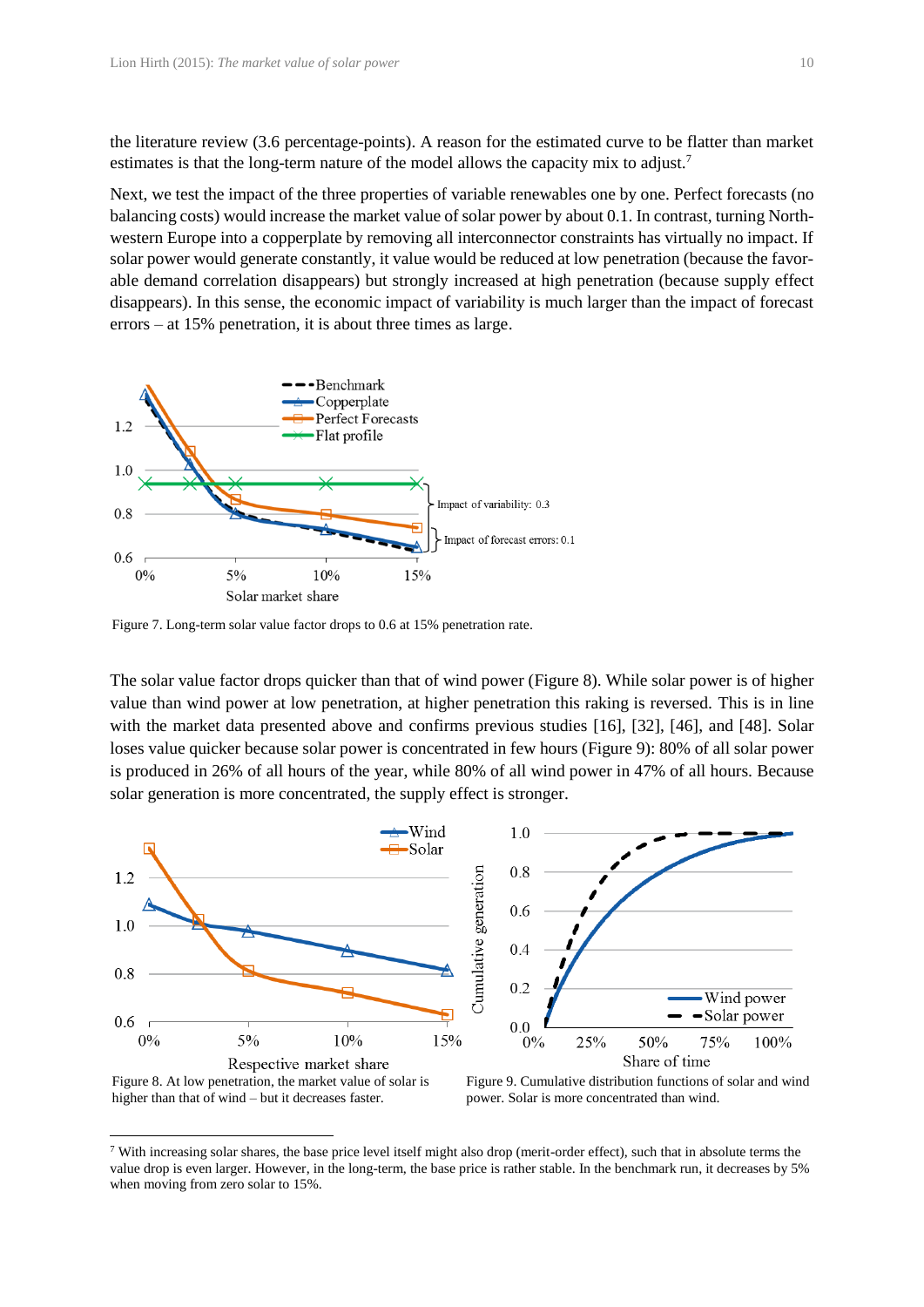In turn, we estimate the impact of individual price and technology assumptions and test the effect of integration measures.

Thermal plant *maintenance scheduling* significantly impactsthe results. For the benchmark, we assumed reduced plant availability during the summer, when maintenance is scheduled. This is beneficial for solar generators: they produce most electricity when competitors are offline. If availability would be flat during the year, solar's value would be reduced [\(Figure 10\)](#page-11-0). However, the estimates for higher penetration rate are robust with respect to maintenance assumptions.

*Climate policy* has an interesting and non-monotonic impact on the value factor of solar power, as previously observed for wind power [29], [37]. A benchmark  $CO_2$  price of 20  $\epsilon$ /t was assumed – this price was reduced to zero and increased to 100  $\epsilon/t$ . At high solar penetration, both high and low CO<sub>2</sub> prices reduce the value of solar [\(Figure 11\)](#page-11-1). This reason is that both high and low carbon prices increase the convexity of the merit-order curve by favoring base load technologies – lignite and hard coal at low carbon prices, nuclear and CCS at high carbon prices. High prevalence of base load technologies reduce the value of solar at high penetration, because the spot price falls to their (low) marginal costs whenever significant solar power is generated. This effect is so strong, that even the absolute solar market value at high penetration is lowered by a high carbon price: counterintuitively, ambitious climate policy can acerbate, rather than alleviate, the loss of solar power's market value. If a high  $CO<sub>2</sub>$  price is combined with a ban on nuclear and CCS, this effect is eliminated and solar power's market value is much more stable.



<span id="page-11-0"></span>Figure 10. The value of solar power is as high, because power Figure 11. Both high and low CO<sub>2</sub> prices reduce solar's value plants are less available during summer times.

<span id="page-11-1"></span>factor, because both induce investment in base load technologies.

There exist a number of options to integrate variable renewables into power systems, such as storage, flexible generation, and transmission expansion [59]. Previously, we reported in [37] that the impact of *electricity storage* on wind power is small, because wind fluctuates mainly on longer time scales of weeks, not fitting well with pumped hydro storage that has been designed to balancing diurnal-scale load fluctuations. However, such a design matches well to the properties of solar power. With double storage capacity (14 GW), the 15%-penetration value factor is 7 percentage-points higher than without storage – for wind power, this delta is only 3 percentage-points. At low penetration, storage shaves the price peak at noon, thereby reducing solar's value [\(Figure 12\)](#page-12-0).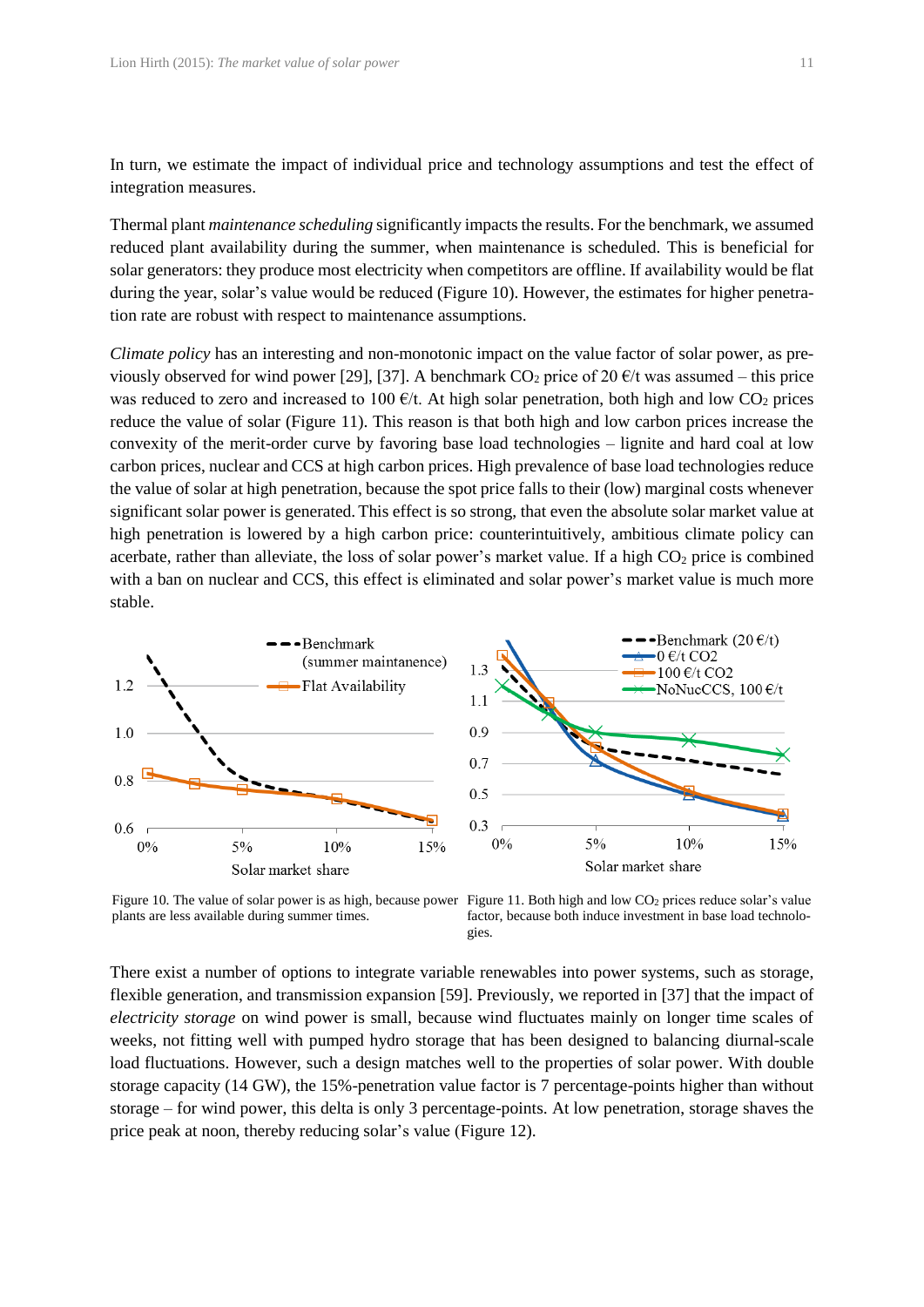Similarly important might be the impact of *flexible thermal generation.* EMMA dispatches thermal generation subject to two must-run constraints: ancillary service provision and combined heat and power (CHP) generation. Dropping these constraints increases the value factor by 5 percentage-points each, dropping them together increases the factor by 9 points [\(Figure 13\)](#page-12-1).

Expanding *interconnections* has remarkable little impact on the value of solar (recall [Figure 10\)](#page-11-0). There seems to be a remarkable difference between wind and solar power: wind power benefits from more interconnection capacity, but hardly benefits from pumped hydro storage. The opposite is the case for solar power. In that sense, wind and solar power require complementary integration efforts.



<span id="page-12-0"></span>Figure 12. Additional storage capacity increases solar's value at high penetration significantly.

<span id="page-12-1"></span>Figure 13. More flexible thermal power plants increases solar's value at high penetration significantly.

Also *fossil fuel prices* affect solar's market value. A common measure for their impact is the cross price elasticity, the relative change of solar's value factor as fossil fuel prices increase by one percent. At high solar penetration, the solar-coal price cross-elasticity is  $+1.0\%$ , which is intuitive: an increase in the competitor's cost increases solar's relative price. Surprisingly, the solar-gas price cross-elasticity is - 1.5%. That means that an increase in the gas price *reduces* the value of solar power. Mid-merit gas-fired plants are complementary technologies to solar power, since they efficiently "fill the gap" during times of little renewable generation. Hence, one can think of gas and solar generators as a gas/solar "package". Coal plants are a substitute technology to the gas/solar package. Increasing coal prices increases both the share of gas and solar. Increase gas prices increases the share of coal and reduces the share of gas/solar. Of course, solar power becomes more competitive versus gas as well, but this effect is too weak to make solar benefit from higher gas prices.

Overall, 20 parameter tests were conducted. The range of value factor estimates is 1.2 to 1.6 for low penetration, consistent with empirical data assessed here and reported in the literature. At 15% penetration, the factor is estimated to drop to 0.4 to 0.8 [\(Figure 14\)](#page-13-0).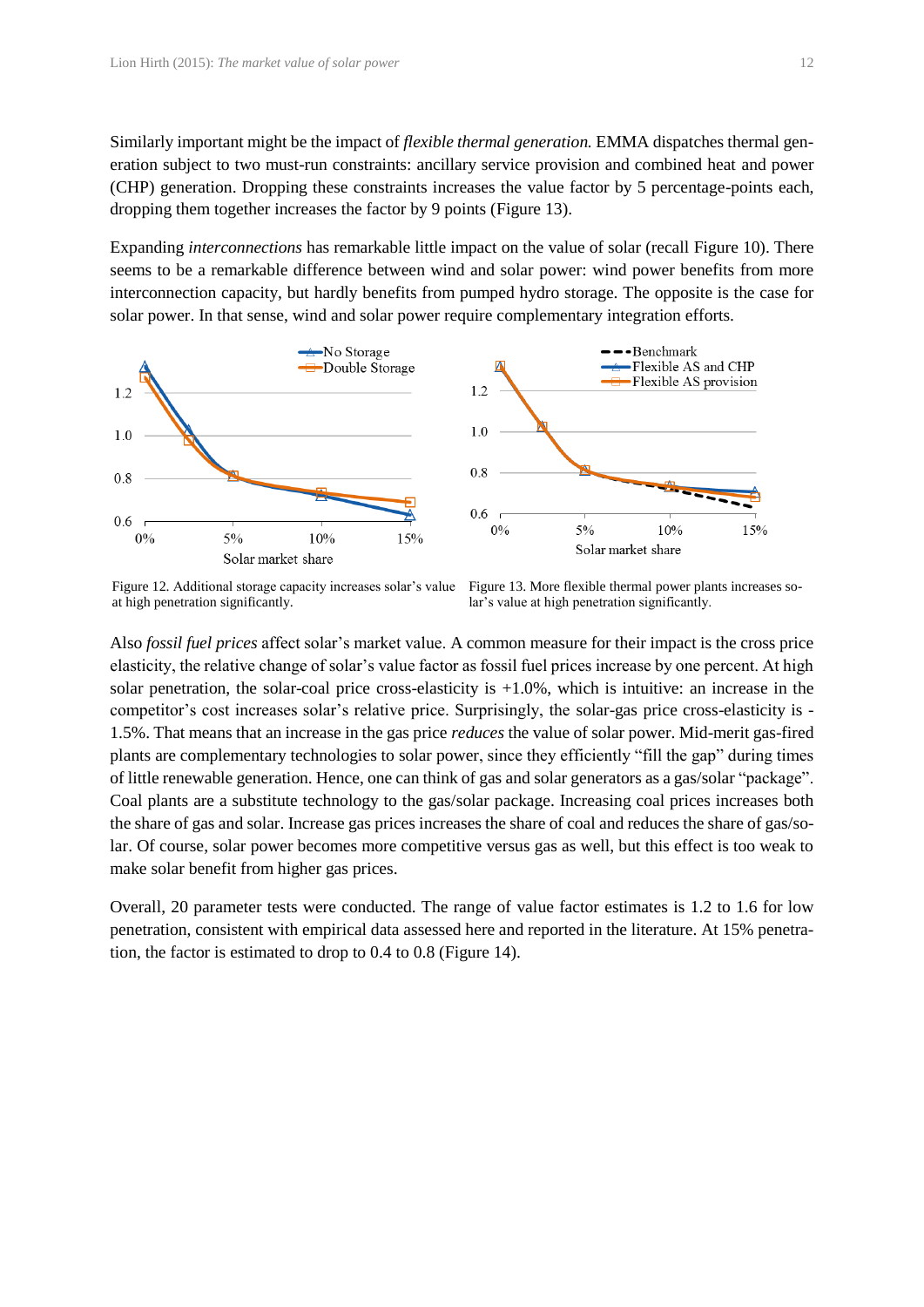

<span id="page-13-0"></span>Figure 14. Long-term solar value factor drops to 0.4 – 0.8 at 15% penetration rate.

Table 2: Empirical literature on the market value of solar power

#### *c) Comparing empirical evidence*

Table 2 summarizes the results from analyses of market date, the existing literature, and EMMA model results. The consistency of such diverse methodology increases confidence in the robustness of findings.

|                                                                                  | <b>Market Data</b> | <b>Literature Review</b> | <b>EMMA</b> model results |
|----------------------------------------------------------------------------------|--------------------|--------------------------|---------------------------|
| Value factor at low penetration $(\langle 1\% \rangle)$                          | $1.1 - 1.3$        | $1.0 - 1.8$              | $0.9 - 1.5$               |
| Value drop in percentage-point value factor per<br>percentage-point market share | $5.5$ (OLS)        | 3.6 (OLS)                | 4.6 (benchmark)           |

#### *7. Conclusions*

For socio-economic assessments of solar power, one needs to account for solar's temporal variability, location, and forecast errors. "Grid parity", while being a widespread concept, ignores these factors (moreover, it conceals the fact that grid fees, levies, taxes comprise a large share of retail prices). For policy assessment, it is not a useful indicator. "Market value" is a more complete evaluation metric.

For this paper, the market value of solar power was estimated from three different data sources: observed market prices, numerical model results, and a quantitative literature review. Results are consistent and striking: at low penetration rates  $( $2.5\%$ ) solar's market value is higher than the average electricity$ price. However, with increasing penetration it rapidly declines – it relative price decreases by 3.3 – 5.5 percentage-points per percentage-point market share. This value drop is steeper than for wind power, because solar generation is concentrated in fewer hours. Model results indicate that at a market share of 15%, one MWh of solar power is worth only 60% of a MWh from a constant electricity source, with a parameter uncertainty range of 40-80%. This estimate already accounts for the long-term adaptation of the thermal capacity mix.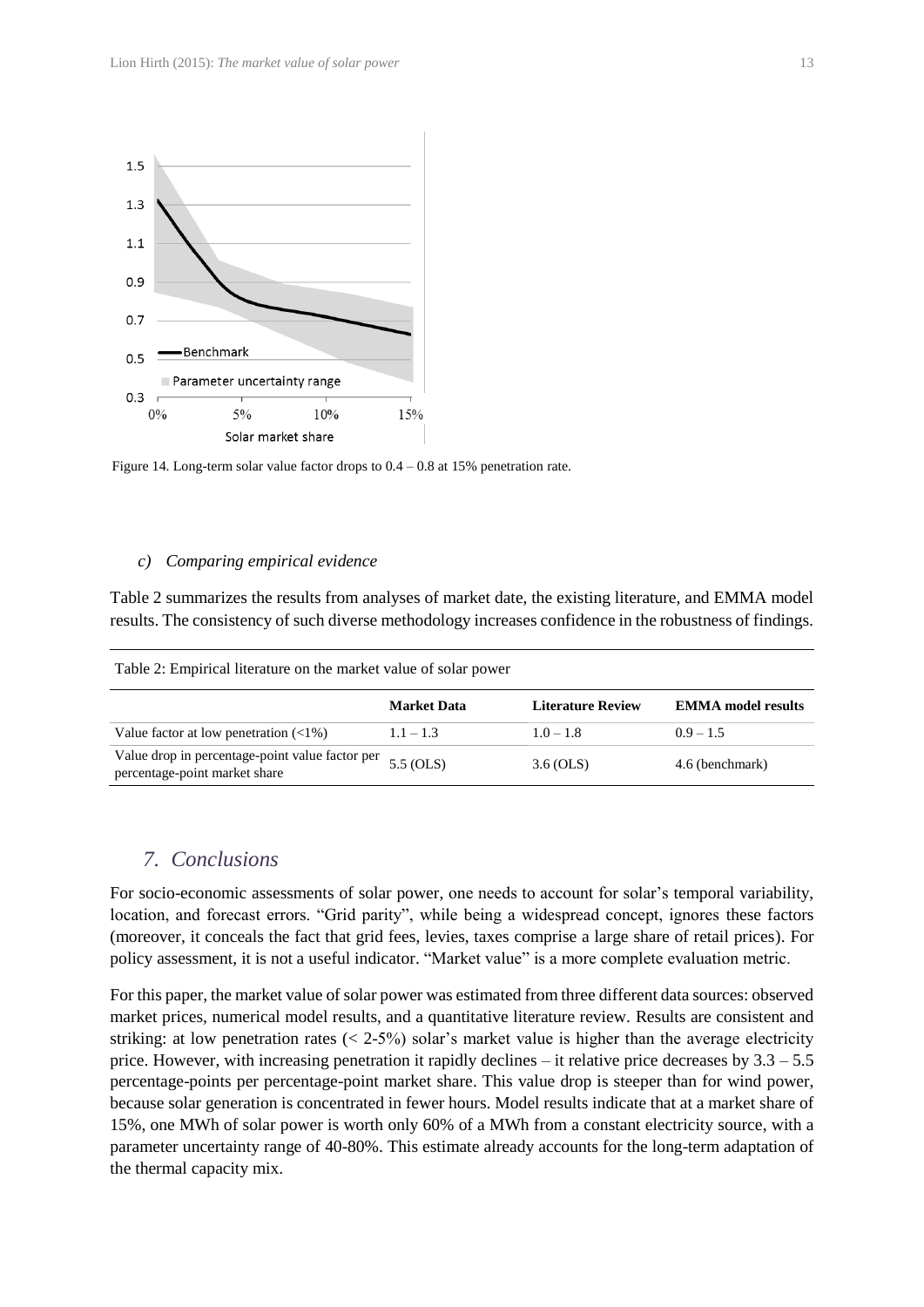The market value of solar power might be much higher in regions closer to the equator, where solar generation is less variable and electricity consumption is stronger correlated with solar radiation because of more prevalent air conditioning. Assessing the solar market value in different power systems is a promising direction of future research.

Model results identify electricity storage and more flexibly dispatched thermal power plants as promising options to integrate variable renewables into power systems. Pumped hydro storage seems to be more helpful to mitigate the value drop of solar than of wind power, while the opposite is true for interconnector expansion.

Stricter climate policy can, counterintuitively, reduce the market value of solar power. A high price on CO<sup>2</sup> incentivizes investment in low-carbon base load power generation technologies, such as nuclear power or CCS. Such technologies are capital-intensive and therefore no good complements for solar PV. Less capital-intensive technologies could play an important role, such as natural gas-fired plants with carbon capture and storage.

The quantitative findings imply that, without a major technological breakthrough, it will be quite costly to drive up the share of solar power beyond 10% or 15% of Northwestern Europe's electricity consumption, even if equipment costs keep falling. It seems unlikely that such shares will be reached without long-lasting subsidies. This puts doubts on some of the very ambitious European policy targets for renewable energy..

#### *References*

- [1] REN21 (2014): *Renewables 2014 Global Status Report*, REN21 Secretariat, Paris.
- [2] Barbose, Galen, Naïm Darghouth & Ryan Wiser (2013): "Tracking the Sun VI. An Historical Summary of the Installed Price of Photovoltaics in the United States from 1998 to 2012", *LBNL report* 6350E.
- [3] Schindler, Roland & Werner Warmuth (2013): *Photovoltaics Report*, Fraunhofer ISE, www.ise.fraunhofer.de/en/downloads-englisch/pdf-files-englisch/photovoltaics-report-slides.pdf
- [4] BSW (2014): BSW Preisindex 1401.
- [5] IEA (2013a): *Tracking Clean Energy Progress 2013*, International Energy Agency, Paris.
- [6] IEA (2013): *Renewable Energy Mid-Term Market Outlook*, International Energy Agency, Paris.
- [7] Nemet, Gregory (2006): "Beyond the learning curve: factors influencing cost reductions in photovoltaics", *Energy Policy* 34, 3218-3232.
- [8] Hernández-Moro, J & J Martínez-Duart (2013): "Analytical model for solar PV and CSP electricity costs: Present LCOE values and their future evolution", *Renewable and Sustainable Energy Reviews* 20, 119-132.
- [9] Bazilian, Morgan, Ijeoma Onyeji, Michael Liebreich, Ian MacGill, Jennifer Chase, Jigar Shah, Dolf Gielen, Doug Arent, Doug Landfear, Shi Zhengrong (2013): "Re-considering the economics of photovoltaic power", *Renewable Energy* 52, 329-338.
- [10] Nordhaus, William (2014): "The Perils of the Learning Model For Modeling Endogenous Technological Change", *The Energy Journal* 35(1), 1-13.
- [11] BSW (2011): *Solarenergie wird wettbewerbsfähig*, Bundesverband Solarwirtschaft, www.solarwirtschaft.de/fileadmin/media/pdf/anzeige1\_bsw\_energiewende.pdf.
- [12] EPIA (2011): Solar Photovoltaics competing in the en*ergy sector*, European Photovoltaic Industry Association, www.epia.org/publications/photovoltaic-publications-global-market-outlook/solar-photovoltaics-competing-in-the-energy-sector.html
- [13] Koch, Oliver (2013): "Capacity mechanisms", *Paper presented at the 13th European IAEE Conference,* Düsseldorf.
- [14] Fraunhofer ISE (2013): *Photovoltaics report*, Fraunhofer Institute for Solar Energy Systems, www.ise.fraunhofer.de/mwg-internal/de5fs23hu73ds/progress?id=94T8LFoGsA&dl.
- [15] Breyer, Christian & Alexander Gerlach (2013): "Global overview on grid-parity", *Progress in photovoltaics*  21(1), 121-136.
- [16] Borenstein, Severin (2008): "The Market Value and Cost of Solar Photovoltaic Electricity Production", *CSEM Working Paper* 176.
- [17] Hoff, T & D Shugar (1995): "The value of grid-support photovoltaics in reducing distribution system losses" *IEEE Transactions on Energy Conversion* 10(3), 569- 576.
- [18] Gil, Hugo & Geza Joos (2006): "On the Quantification of the Network Capacity Deferral Value of Distributed Generation", *IEEE Transactions on Power Systems* 21(4), 1592-1599.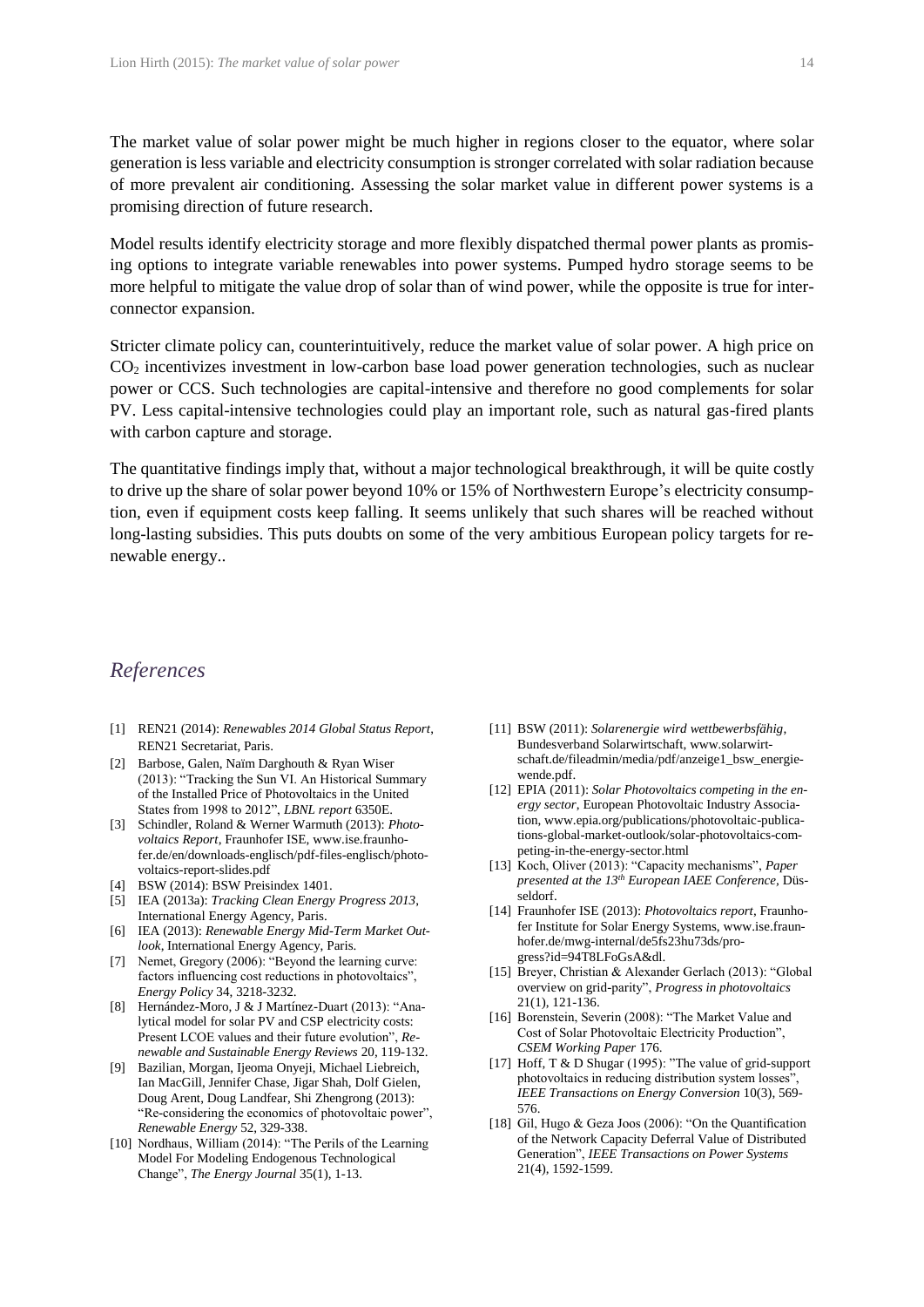- [19] E-Bridge, IAEW & BET (2011): *Abschätzung des Ausbaubedarfs in deutschen Verteilungsnetzen aufgrund von Photovoltaik- und Windeinspeisungen bis 2020* , report for BDEW, Bonn.
- [20] dena (2012): *dena-Verteilnetzstudie. Ausbau- und Innovationsbedarf der Stromverteilnetze in Deutschland bis 2030*, Deutschen Energie-Agentur GmbH, Berlin.
- [21] IEA (2014): *The Power of Transformation – Wind, Sun and the Economics of Flexible Power Systems*", International Energy Agency, Paris.
- [22] Lödl, Martin, Georg Kerber, Rolf Witzmann & Michael Metzger (2010): "Comparison of energy storage and grid enforcement in low-voltage distribution grids with a high degree of decentralized generation", *Proceedings of VDE-Kongress*, Leipzig.
- [23] Fraunhofer IWES (2012): *Vorstudie zur Integration großer Anteile Photovoltaik in die elektrische Energieversorgung*, Kassel.
- [24] Jägemann, Cosima, Simeon Hagspiel & Dietmar Lindenberger (2013): "The economic inefficiency of grid parity: The case of German photovoltaics", *EWI Working Paper* 13/19.
- [25] Borenstein, Severin (2012): "The Private and Public Economics of Renewable Electricity Generation", *Journal of Economic Perspectives* 26(1), 67–92.
- [26] Fischedick, M, R Schaeffer, A Adedoyin, M Akai, T Bruckner, L Clarke, V Krey, I Savolainen, S Teske, D Ürge-Vorsatz & R Wright (2011): "Mitigation Potential and Costs", in: O Edenhofer, R Pichs-Madruga, Y Sokona, K Seyboth, P Matschoss, S Kadner, T Zwickel, P Eickemeier, G Hansen, S Schlömer and C v Stechow (Eds.): *IPCC Special Report on Renewable Energy Sources and Climate Change Mitigation,* Cambridge University Press, Cambridge, UK.
- [27] ExternE (2005): *External Costs of Energy*, project for the EU commission, www.externe.info.
- [28] Hirth, Lion, Falko Ueckerdt & Ottmar Edenhofer (2015): "Integration Costs Revisited – An economic framework of wind and solar variability", *Renewable Energy* 74, 925–939.
- [29] Hirth, Lion (2015): "The Optimal Share of Variable Renewables", *The Energy Journal* 36(1), 127-162.
- [30] Lamont, Alan (2008): "Assessing the Long-Term System Value of Intermittent Electric Generation Technologies", *Energy Economics* 30(3), 1208-1231.
- [31] Joskow, Paul (2011): "Comparing the Costs of intermittent and dispatchable electricity generation technologies", *American Economic Review* 100(3), 238–241.
- [32] Mills, Andrew & Ryan Wiser (2012): "Changes in the Economic Value of Variable Generation at High Penetration Levels: A Pilot case Study of California", *Lawrence Berkeley National Laboratory Paper* LBNL-5445E.
- [33] IEA & NEA (2012): *Projected costs of generating electricity*, International Energy Agency and Nuclear Energy Agency, Paris.
- [34] Kost, Christoph, Thomas Schlegl, Jessica Thomsen, Sebastian Nold & Johannes Mayer (2012): *Stromgestehungskosten Erneuerbarer Energien*, Fraunhofer ISE, www.ise.fraunhofer.de/de/presse-und-medien/presseinformationen/presseinformationen-2012/erneuerbareenergietechnologien-im-vergleich
- [35] Clover, Robert (2013): "Energy Mix In Europe to 2050", *paper presented at the 2013 EWEA conference*, Vienna.
- [36] Stephenson, Hans (1973): "Valence of Electric Energy", *IEEE Transactions on Power Apparatus and Systems* 92(1), 248-253.
- [37] Hirth, Lion (2013): "The Market Value of Variable Renewables", *Energy Economics* 38, 218-236.
- [38] Gilmore, Joel, Ben Vanderwaal, Ian Rose & Jenny Riesz (2014): "Integration of solar generation into electricity markets: An Australian National Electricity Market case study", *IET Renewable Power Generation* (this issue).
- [39] Hirth, Lion, Falko Ueckerdt & Ottmar Edenhofer (2014a): "Integration Costs Revisited – An economic framework of wind and solar variability", *Renewable Energy* (forthcoming). Also available as *USAEE Working Paper* 13-149.
- [40] Ueckerdt, Falko, Lion Hirth, Gunnar Luderer & Ottmar Edenhofer (2013a): "System LCOE: What are the costs of variable renewables?", *Energy* 63, 61-75.
- [41] Ueckerdt, Falko, Lion Hirth, Simon Müller & Marco Nicolosi (2013b): "Integration costs and Marginal value. Connecting two perspectives on evaluating variable renewables", *Proceedings of the 12th Wind Integration Workshop*, London.
- [42] Milligan, Michael & Brendan Kirby (2009): "Calculating Wind Integration Costs: Separating Wind Energy Value from Integration Cost Impacts", *NREL Technical Report* TP-550-46275.
- [43] Holttinen, Hannele, Peter Meibom, Antje Orths, Bernhard Lange, Mark O'Malley, John Olav Tande, Ana Estanqueiro, Emilio Gomez, Lennart Söder, Goran Strbac, J Charles Smith, Frans van Hulle (2011): "Impacts of large amounts of wind power on design and operation of power systems", *Wind Energy* 14(2), 179 – 192.
- [44] Milligan, Michael, Hannele Holttinen, Brendan Kirby, Juha Kiviluoma, Ana Estanqueiro, Sergio Martín-Martínez, Emilio Gómez-Lázaro, Iván Pineda & Charlie Smith (2013): "Wind integration cost and cost-causation", *Proceedings of the 12th Wind Integration Workshop*, London.
- [45] Hirth, Lion & Inka Ziegenhagen (2013): "Balancing power and variable renewables", *USAEE Working Paper* 13-154.
- [46] Gowrisankaran, Gautam, Stanley S. Reynolds & Mario Samano (2011): "Intermittency and the Value of Renewable Energy", *NBER Working Paper* 17086.
- [47] Mills, Adrew (2011): "Assessment of the Economic Value of Photovoltaic Power at High Penetration Levels", paper presented to UWIG Solar Integration Workshop, Maui, Hawaii, www.uwig.org/mwg-internal/de5fs23hu73ds/progress?id=XDyBuJov9m.
- [48] Nicolosi, Marco (2012): *The Economics of Renewable Electricity Market Integration. An Empirical and Model-Based Analysis of Regulatory Frameworks and their Impacts on the Power Market*, Ph.D. thesis, University of Cologne.
- [49] Sensfuß, Frank (2007): *Assessment of the impact of renewable electricity generation on the German electricity sector. An agent-based simulation approach,* Ph.D. thesis, University of Karlsruhe.
- [50] Sensfuß, Frank & Mario Ragwitz  $(2011)$ : "Weiterentwickeltes Fördersystem für die Vermarktung von erneuerbarer Stromerzeugung", *Proceedings of the 7th Internationale Energiewirtschaftstagung*, Vienna.
- [51] Brown, Sarah & Ian Rowlands (2009): "Nodal pricing in Ontario, Canada: Implications for solar PV electricity", *Renewable Energy* 34, 170-178.
- [52] Bouzguenda, Mounir & Saifur Rahman (1993): "Value Analysis of Intermittent Generation Sources from the System Operator Perspective", *IEEE Transactions on Energy Conversion* 8(3), 484-490.
- [53] Rahman, Saifur (1990): "Economic Impact of Integrating Photovoltaics with Conventional Electric Utility Operation", *IEEE Transactions on Energy Conversion*  5(3), 422-428.